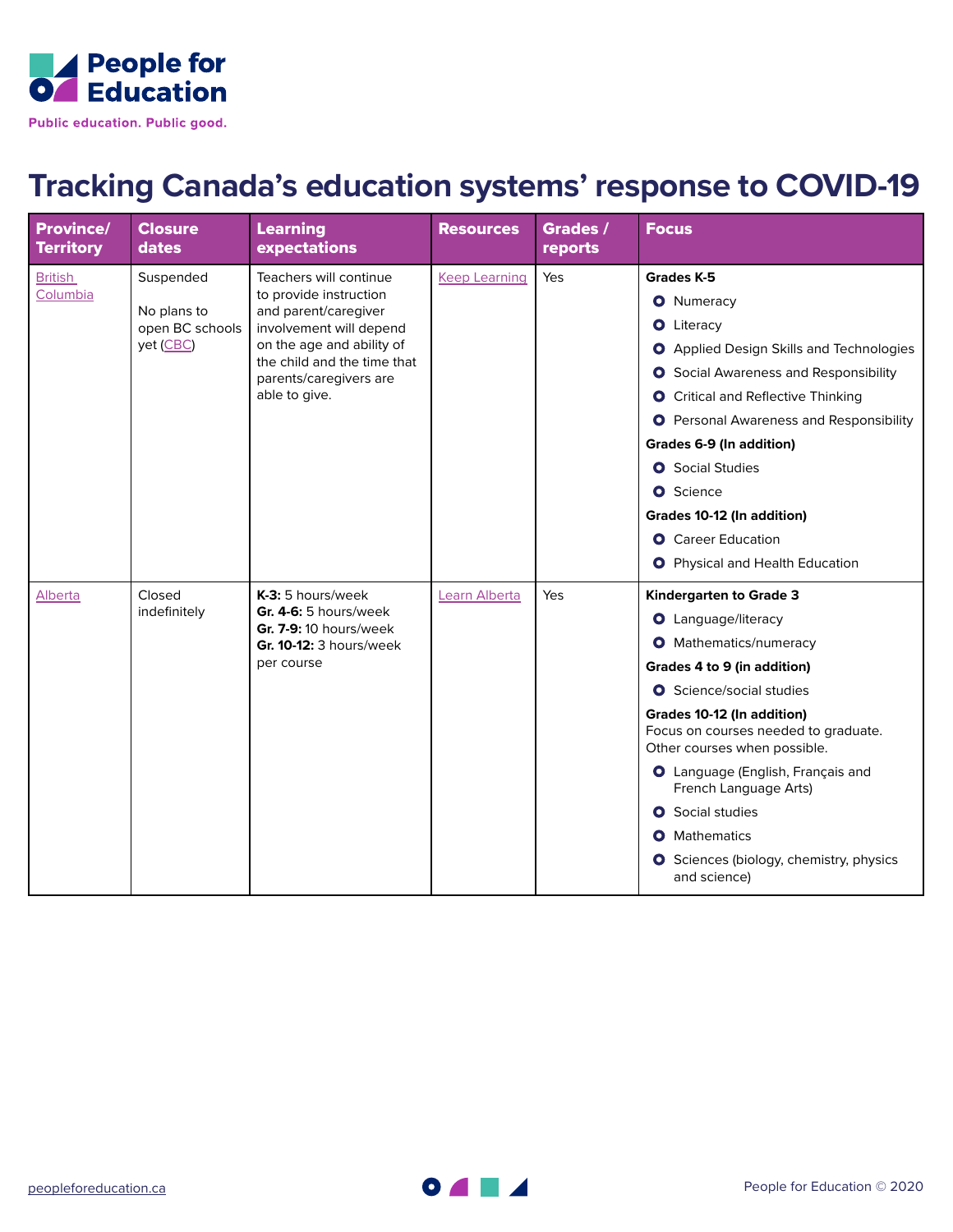| Saskatchewan | Closed<br>indefinitely          | O Up to school divisions<br>to decide and<br>communicate with<br>families<br><b>O</b> The Ministry of<br>Education will work<br>with school divisions<br>and teachers<br>to implement a<br>supplemental<br>curriculum program<br>through distance<br>and alternative<br>learning methods, to<br>ensure that students<br>seeking to continue<br>learning will have the<br>resources necessary<br>to do so. | Learning<br>supports for<br>families and<br>teachers | Grades are<br>frozen based<br>on what<br>they were<br>by March<br>13, 2020. All<br>students will<br>pass with at<br>least a 50.<br>Students can<br>do additional<br>work to<br>improve their<br>grades.                                                                                                  | <b>High school</b><br><b>O</b> Language arts<br><b>O</b> Mathematics<br><b>O</b> Science<br><b>O</b> Social sciences<br><b>O</b> Health education/physical education<br><b>O</b> Arts education/practical and applied<br>arts                                                                                                                                                                             |
|--------------|---------------------------------|-----------------------------------------------------------------------------------------------------------------------------------------------------------------------------------------------------------------------------------------------------------------------------------------------------------------------------------------------------------------------------------------------------------|------------------------------------------------------|----------------------------------------------------------------------------------------------------------------------------------------------------------------------------------------------------------------------------------------------------------------------------------------------------------|-----------------------------------------------------------------------------------------------------------------------------------------------------------------------------------------------------------------------------------------------------------------------------------------------------------------------------------------------------------------------------------------------------------|
| Manitoba     | Closed<br>indefinitely          | K-4: 5 hours/week<br>Gr. 5-8: 10 hours/week<br>Gr. 9-12: min. 3 hours/week<br>per semestered course                                                                                                                                                                                                                                                                                                       | My learning at<br>home                               | All students<br>will receive<br>a final report<br>card in June.<br>The report<br>card will<br>indicate<br>whether<br>a student<br>will require<br>Recovery<br>learning in<br>the upcoming<br>school year.<br>Provincial<br>assessments<br>are cancelled,<br>but regular<br>assessments<br>will continue. | K-Grade 8:<br><b>O</b> Literacy<br><b>O</b> Numeracy<br><b>O</b> Cross-curricular: Science, social<br>studies, health and physical education,<br>the arts<br><b>Grades 9-12:</b><br><b>O</b> Course specific<br><b>O</b> Cross-curricular content is encouraged<br>O Vocational courses will focus on theory<br><b>Everyday learning themes:</b><br>O Relax<br><b>O</b> Wonder<br>O Play<br><b>O</b> Work |
| Ontario      | Closed until at<br>least May 31 | K-3: 5 hours/week<br>Gr. 4-6: 5 hours/week<br><b>Gr. 7-8:</b> 10 hours/week<br>Gr. 9-12: 3 hours per<br>course per week for<br>semestered students;<br>1.5 hours per course per<br>week for non-semestered<br>students                                                                                                                                                                                    | Learning<br>during school<br>closures                | Yes                                                                                                                                                                                                                                                                                                      | <b>Kindergarten to Grade 3</b><br><b>O</b> Literacy<br>O Math<br>Grades 4 to 8 (in addition)<br><b>O</b> Science<br><b>O</b> Social Studies<br>Grades 9-12 (In addition)<br>O Achieving credits, completion,<br>graduation                                                                                                                                                                                |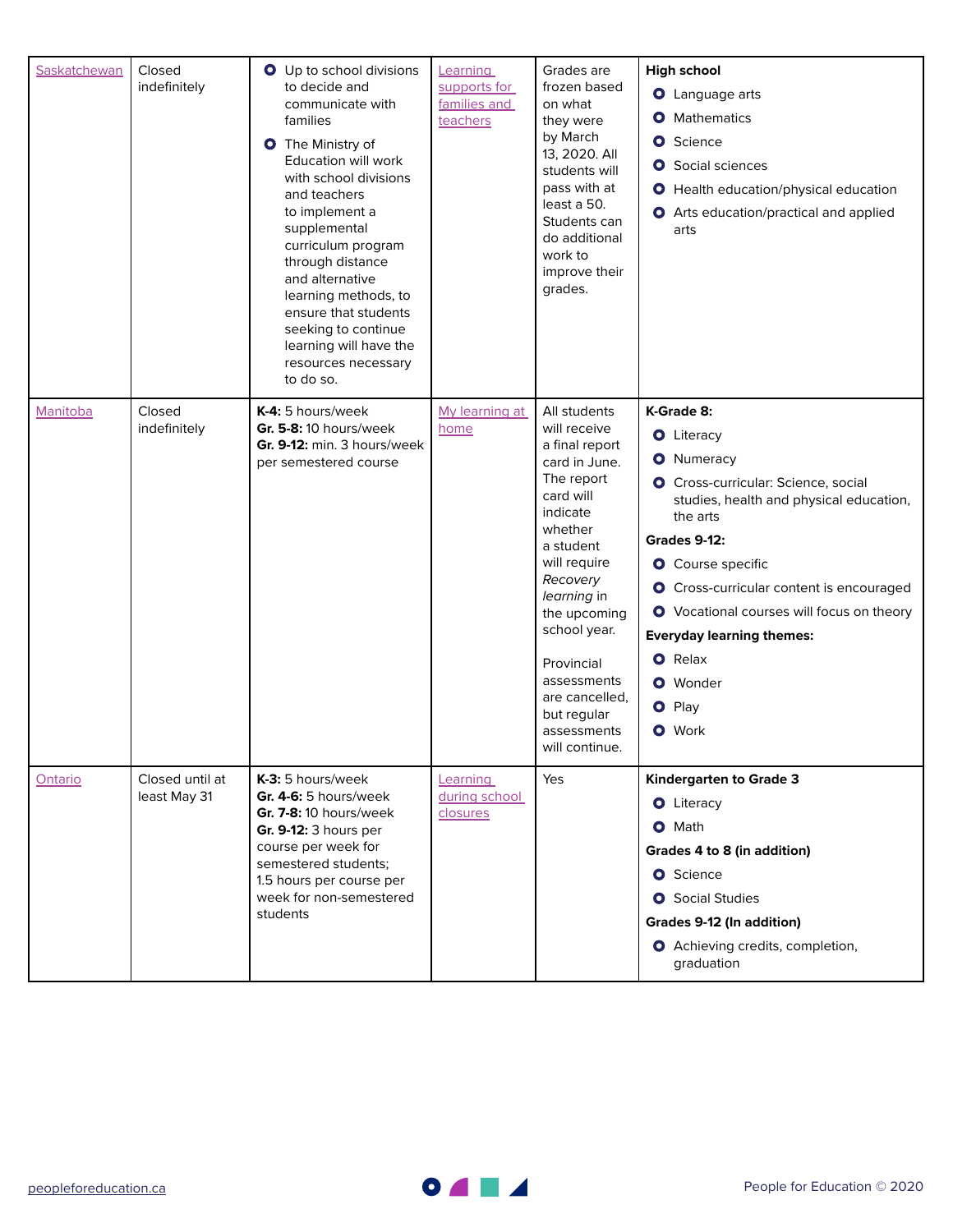| Québec                         | Elementary<br>schools will start<br>to re-open as of<br>May 11<br>High schools<br>closed until late<br>August (CBC) | L'École Ouverte / The<br><b>Open School</b><br>"Choose your own<br>adventure"<br>The use of the tools made<br>available to parents and<br>students remains optional,<br>not compulsory.<br>Télé-Québec<br>Launched on April 13 with<br>online and TV content for<br>preschool, primary, and<br>secondary students, as<br>well as parents. | <u>L'École</u><br><b>Ouverte / The</b><br>Open School<br>Télé-Québec | <b>Students</b><br>will move up<br>to the next<br>grade level<br>based on<br>the teachers'<br>professional<br>judgment and<br>the students'<br>first two report<br>cards. | Preschool<br>O Letters and alphabet<br><b>O</b> Numbers<br><b>O</b> Reading and writing<br>O Colours and shapes<br><b>O</b> Puzzles<br><b>O</b> Memorization and logic<br><b>O</b> Stories and nursery rhymes<br>Grades 1-6<br><b>O</b> Mathematics<br><b>O</b> Arts<br><b>O</b> Language arts<br>Secondary I to V (in addition)<br><b>O</b> Science and technology<br><b>O</b> Geography<br><b>O</b> History and citizenship education<br><b>Other activities (Across K-12)</b><br><b>O</b> Moving<br>O Having fun<br><b>O</b> Relaxing<br>Socializing<br>0.<br><b>O</b> Contributing |
|--------------------------------|---------------------------------------------------------------------------------------------------------------------|-------------------------------------------------------------------------------------------------------------------------------------------------------------------------------------------------------------------------------------------------------------------------------------------------------------------------------------------|----------------------------------------------------------------------|---------------------------------------------------------------------------------------------------------------------------------------------------------------------------|----------------------------------------------------------------------------------------------------------------------------------------------------------------------------------------------------------------------------------------------------------------------------------------------------------------------------------------------------------------------------------------------------------------------------------------------------------------------------------------------------------------------------------------------------------------------------------------|
| <b>New</b><br><b>Brunswick</b> | Closed until at<br>least September<br>(CBC)                                                                         | K-2: 5 hours/week<br>Gr. 3-5: 5 hours/week<br>Gr.6-8: 10 hours/week<br>Gr. 9-10: 12.5 hours/week<br>Gr. 11-12: 12.5 hours/week                                                                                                                                                                                                            | Learning<br>at home:<br><b>Resources for</b><br>families             | April report<br>cards are<br>postponed<br>indefinitely.<br><b>Students</b><br>who were on<br>track to move<br>to the next<br>grade level in<br>January will<br>do so.     | Kindergarten to Grade 2<br><b>O</b> Literacy<br><b>O</b> Numeracy<br><b>O</b> Physical activity and free play<br>Grades 3 to 5 (in addition)<br><b>O</b> Science<br><b>O</b> 30 minutes of reading<br>O 30 minutes of physical activity<br>Grades 6 to 8 (in addition)<br><b>O</b> Social studies<br>Grades 9 to 10 (In addition)<br><b>O</b> Personal skill development<br>Grades 11 to 12 (in addition)<br><b>O</b> English<br>O Math<br>Second language<br>Ο<br><b>O</b> Science/technology                                                                                         |

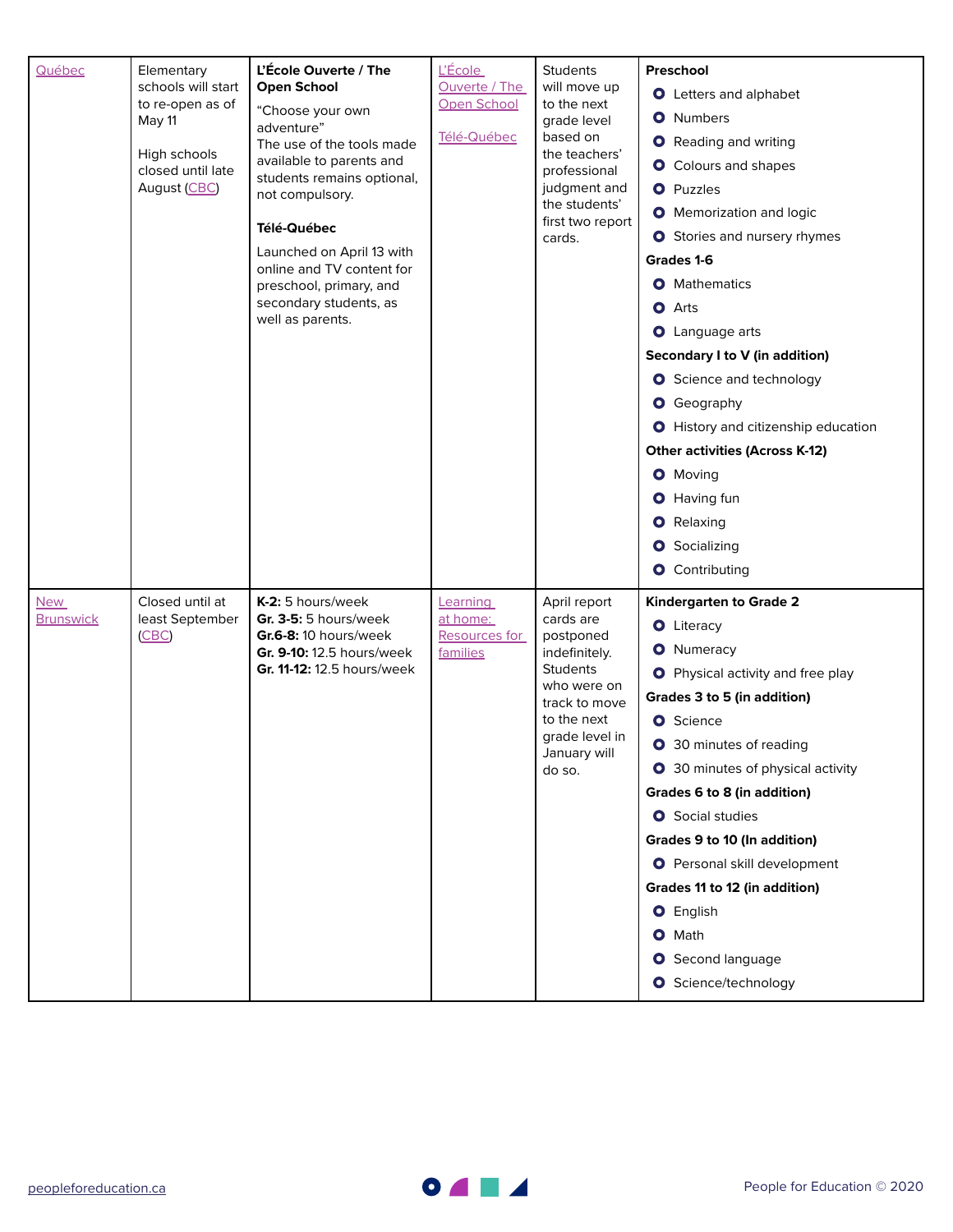| <b>Prince Edward</b><br><b>Island</b> | Closed until at<br>least May 11                                                                                       | Elementary: 60 min/day<br>Intermediate: 90 min/day<br>High school: 2 hours/week<br>per course<br>Note: School counselors<br>and psychologists being<br>made available for<br>any student that needs<br>support; and ensuring a<br>school lunch program to<br>assist families dealing with<br>food insecurity. | <b>Home</b><br>Learning<br>Resources      | Students will<br>not be tested<br>while learning<br>at home.<br><b>Students</b><br>on track to<br>graduate will<br>do so.                                                                                                                 | K to Grade 6<br><b>O</b> Literacy<br><b>O</b> Math<br><b>O</b> Health and well-being<br>Grades 7 to 9 (in addition)<br><b>O</b> Social studies<br><b>O</b> Science<br>Grades 10 to 12 (in addition)<br>O All courses are continuing except for<br>cooperative education, practical math<br>and resource courses                                                                                  |
|---------------------------------------|-----------------------------------------------------------------------------------------------------------------------|---------------------------------------------------------------------------------------------------------------------------------------------------------------------------------------------------------------------------------------------------------------------------------------------------------------|-------------------------------------------|-------------------------------------------------------------------------------------------------------------------------------------------------------------------------------------------------------------------------------------------|--------------------------------------------------------------------------------------------------------------------------------------------------------------------------------------------------------------------------------------------------------------------------------------------------------------------------------------------------------------------------------------------------|
| Nova Scotia                           | Closed until at<br>least May 1<br>(*info is coming<br>soon about<br>reopening or<br>not, check back<br>in a few days) | K- Grade 6: 5 hours/week<br>Grades 7-9: 10 hours/week<br><b>Grades 10-12: 3 hours/</b><br>week per course                                                                                                                                                                                                     | Supporting<br>Learning and<br>Fun at Home | Final grades<br>will be<br>assigned<br>based<br>on work<br>completed<br>Sept-March,<br>and on work<br>completed<br>between<br>March-June.<br>Parents will<br>be consulted<br>about<br>evaluations<br>and<br>assessments.                  | $K-3$ :<br><b>O</b> Language/literacy<br><b>O</b> Mathematics/numeracy<br>Grades 4-9 (in addition)<br><b>O</b> Social studies<br><b>O</b> Science<br><b>Grades 10-11:</b><br><b>O</b> Focus on currently enrolled courses<br>Grade 12:<br><b>O</b> Focus on courses needed to graduate<br>*Students in skilled trade courses will<br>continue to receive recognition for<br>apprenticeship hours |
| Newfoundland<br>& Labrador            | Closed<br>indefinitely                                                                                                | Education and instruction<br>will move online and<br>teachers will connect<br>through Google Classroom<br>and Google Meet, but the<br>exact details are still being<br>worked out (as of April 2)<br>(Source)                                                                                                 | Learning at<br>home                       | <b>Students</b><br>will receive<br>a grade to<br>reflect their<br>work to March<br>13. Teachers<br>will not assign<br>grades or<br>values to any<br>work students<br>complete<br>while they<br>are at home.<br>Public exams<br>cancelled. | <b>Across K-12</b><br>O well-being,<br><b>O</b> math at home,<br><b>O</b> literacy at home,<br><b>O</b> Passion for Learning: passion projects<br>at home                                                                                                                                                                                                                                        |